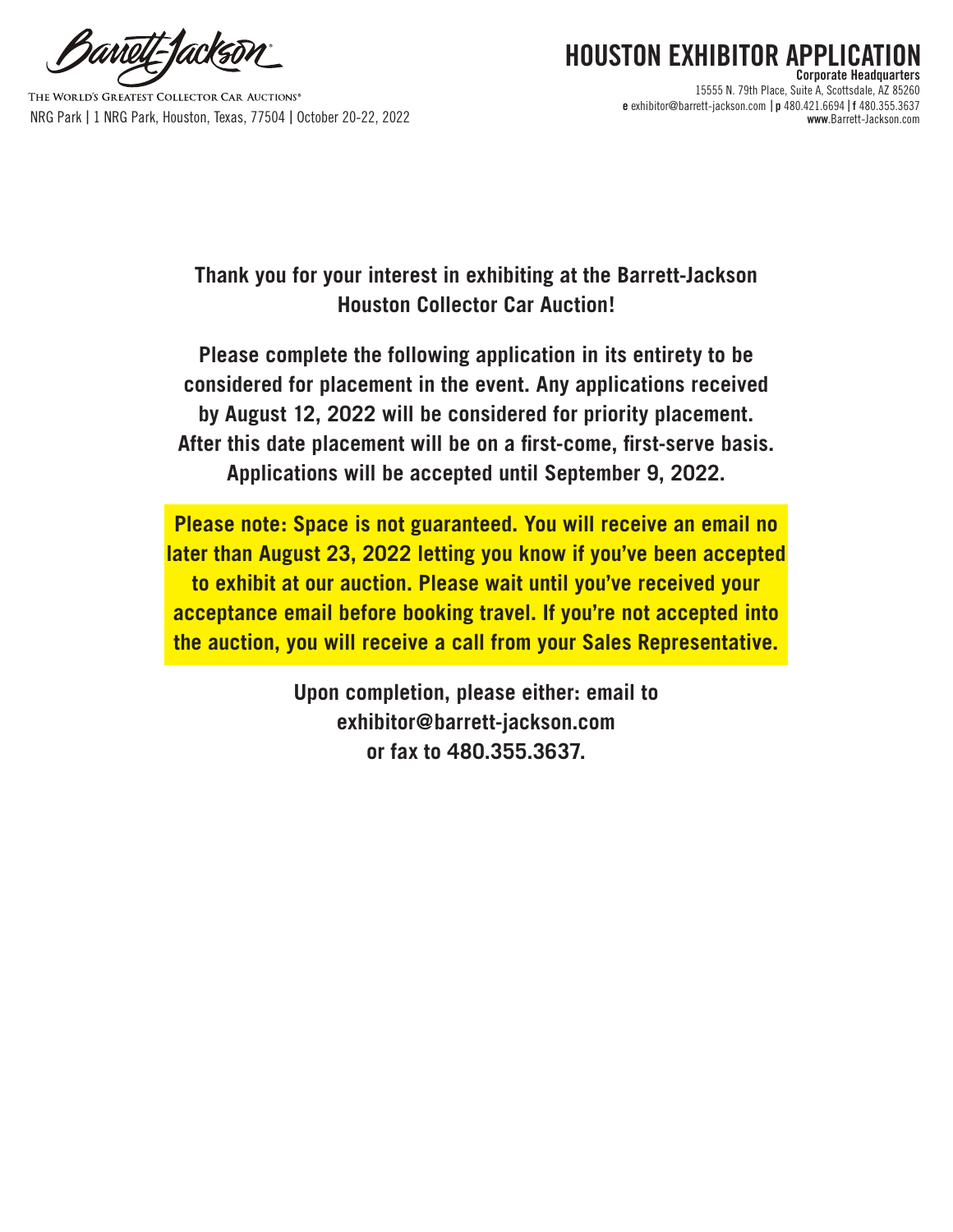THE WORLD'S GREATEST COLLECTOR CAR AUCTIONS®

**Corporate Headquarters**

15555 N. 79th Place, Suite A, Scottsdale, AZ 85260 **e** exhibitor@barrett-jackson.com | **p** 480.421.6694 | **f** 480.355.3637

| <b>FIRST NAME</b>                                          |                                                                                                                                                                                                                                    | M <sub>l</sub>                                                                                                                                                                                                                                                                                                                                                                                                                                                                                                                                                                                                                                                            | <b>LAST NAME</b>                                     |                                                                                                                                                                                                              |                                                                                 |
|------------------------------------------------------------|------------------------------------------------------------------------------------------------------------------------------------------------------------------------------------------------------------------------------------|---------------------------------------------------------------------------------------------------------------------------------------------------------------------------------------------------------------------------------------------------------------------------------------------------------------------------------------------------------------------------------------------------------------------------------------------------------------------------------------------------------------------------------------------------------------------------------------------------------------------------------------------------------------------------|------------------------------------------------------|--------------------------------------------------------------------------------------------------------------------------------------------------------------------------------------------------------------|---------------------------------------------------------------------------------|
| <b>COMPANY NAME OR DBA</b>                                 |                                                                                                                                                                                                                                    |                                                                                                                                                                                                                                                                                                                                                                                                                                                                                                                                                                                                                                                                           | <b>WEB SITE</b>                                      |                                                                                                                                                                                                              |                                                                                 |
| <b>ADDRESS</b>                                             |                                                                                                                                                                                                                                    | <b>CITY</b>                                                                                                                                                                                                                                                                                                                                                                                                                                                                                                                                                                                                                                                               |                                                      | <b>STATE</b><br><b>POSTAL CODE</b>                                                                                                                                                                           | <b>COUNTRY</b>                                                                  |
| <b>WORK PHONE</b>                                          |                                                                                                                                                                                                                                    | <b>CELL PHONE</b>                                                                                                                                                                                                                                                                                                                                                                                                                                                                                                                                                                                                                                                         |                                                      | <b>FAX</b>                                                                                                                                                                                                   | □                                                                               |
| <b>PRODUCT/SERVICE</b>                                     |                                                                                                                                                                                                                                    | <b>EMAIL</b>                                                                                                                                                                                                                                                                                                                                                                                                                                                                                                                                                                                                                                                              |                                                      | # YEARS AT BARRETT-JACKSON                                                                                                                                                                                   | <b>FIRST TIME</b>                                                               |
| the removal of these items and exhibitor may be shut down. | BARRETT-JACKSON does not accept imitation, unlicensed or non-authorized<br>Service" portion of the "Exhibitor Information" box. If exhibitor's display<br>contains non-disclosed or non-authorized items Barrett-Jackson may force | <b>IMPORTANT</b><br>anticipated space cost in order to be reviewed. Those applications received<br>without a credit card or check will be placed in a holding file until payment is<br>received. Applications must be received by 9/9/2022. All payments made using<br>credit cards will be processed for the full balance upon acceptance. Payments<br>made by personal or company check must accompany your application and be<br>received by 9/9/2022. All open balances must be paid in full no later than<br>2PM MST on 9/9/2022.                                                                                                                                    |                                                      | • Any OPEN BALANCE will be due in full prior to SEPTEMBER 9, 2022.<br>. Payment by personal or company check will be accepted only through<br>AUGUST 12, 2022. After this date, all payments must be made by | credit card or cashier's check. Make checks payable to <b>BARRETT-JACKSON</b> . |
|                                                            |                                                                                                                                                                                                                                    | A \$500 application fee will be collected immediately upon receipt of the application. If selected to participate as an exhibitor, the \$500 will be applied to the cost of the display.<br>If exhibitor is not accepted for this event by Barrett-Jackson, the \$500 fee will be refunded in full.                                                                                                                                                                                                                                                                                                                                                                       |                                                      |                                                                                                                                                                                                              |                                                                                 |
| <b>SPACE REQUEST / RATES</b>                               |                                                                                                                                                                                                                                    | Please check the appropriate box for your desired booth size and exhibit area                                                                                                                                                                                                                                                                                                                                                                                                                                                                                                                                                                                             |                                                      |                                                                                                                                                                                                              |                                                                                 |
|                                                            |                                                                                                                                                                                                                                    | Due to an increased demand for booth space, you are not guaranteed a booth assignment. Barrett-Jackson will make every effort to accommodate your request.                                                                                                                                                                                                                                                                                                                                                                                                                                                                                                                |                                                      |                                                                                                                                                                                                              |                                                                                 |
| <b>PRICING</b>                                             | 10'X10' AISLE                                                                                                                                                                                                                      | 10'X10' CORNER                                                                                                                                                                                                                                                                                                                                                                                                                                                                                                                                                                                                                                                            | 10'X20'                                              | 20'X20'                                                                                                                                                                                                      | OTHER SIZE+                                                                     |
|                                                            |                                                                                                                                                                                                                                    |                                                                                                                                                                                                                                                                                                                                                                                                                                                                                                                                                                                                                                                                           |                                                      |                                                                                                                                                                                                              |                                                                                 |
| INSIDE<br><b>INSURANCE</b>                                 | $\square$ \$2,000                                                                                                                                                                                                                  | $\Box$ \$2,500<br>* Selection is not guaranteed. "Premium" designation is classified by management, and location assigned by management. † Call for rates for "other sized" displays.<br>Terms: $10x20$ or smaller = 4 exhibitor passes. $10x30$ to $20x30 = 8$ exhibitor passes. $20x40$ or larger = $12$ exhibitor passes.<br>"EXTRA" SERVICES / CHARGES Please check the box for service desired. (Order form to calculate cost will be provided inside the Exhibitor manual.)<br>Exhibitor is required to pay any applicable Texas sales tax or other tax for taxable sales generated at the event. Exhibitor shall be required, as applicable, to obtain a sales tax | $\square$ \$4,500                                    | $\square$ \$7,200                                                                                                                                                                                            | CALL                                                                            |
| (INITIAL)                                                  | the "Event Details and Application" tab at Barrett-Jackson.com.                                                                                                                                                                    | license. For more information visit: https://comptroller.texas.gov/taxes/permit/<br>All exhibitors are required to carry insurance (see Section 9 on reverse side), and must provide proof of insurance to Barrett-Jackson prior to move in. If you do not provide the<br>appropriate proof of insurance as required, you will not be allowed to move in. Single event policies are available by calling RainProtection at (800) 528-7975 or through the link on                                                                                                                                                                                                          |                                                      |                                                                                                                                                                                                              |                                                                                 |
| <b>POWER</b>                                               |                                                                                                                                                                                                                                    |                                                                                                                                                                                                                                                                                                                                                                                                                                                                                                                                                                                                                                                                           | <b>INTERNET</b>                                      |                                                                                                                                                                                                              |                                                                                 |
|                                                            | $\Box$ I will not need any electricity for MY booth<br>$\Box$ I will need electricity and understand I will need to complete<br>THE ORDER FORM PROVIDED IN THE EXHIBITOR MANUAL IF APPROVED.                                       |                                                                                                                                                                                                                                                                                                                                                                                                                                                                                                                                                                                                                                                                           | (INITIAL)<br>(INITIAL)<br><b>MANUAL IF APPROVED.</b> | $\Box$ I will not need internet line(s) for My Booth.<br>$\Box$ I will need internet line(s) for MY booth and understand I will<br>NEED TO COMPLETE THE ORDER FORM PROVIDED IN THE EXHIBITOR                 |                                                                                 |
| (INITIAL)<br>(INITIAL)<br><b>PAYMENT</b>                   |                                                                                                                                                                                                                                    | Return application WITH PAYMENT to the fax, email or mailing address listed above. Confirmation of assigned space no.(s) will be emailed to you.                                                                                                                                                                                                                                                                                                                                                                                                                                                                                                                          |                                                      |                                                                                                                                                                                                              |                                                                                 |
|                                                            | FOR BARRETT-JACKSON OFFICE USE ONLY                                                                                                                                                                                                |                                                                                                                                                                                                                                                                                                                                                                                                                                                                                                                                                                                                                                                                           |                                                      | <b>PAYMENT OPTIONS</b> (Make checks payable to BARRETT-JACKSON.):                                                                                                                                            |                                                                                 |
|                                                            | Space Cost                                                                                                                                                                                                                         |                                                                                                                                                                                                                                                                                                                                                                                                                                                                                                                                                                                                                                                                           | form of Check or Credit Card.                        | Credit Card REQUIRED with application. Final payment will be accepted in                                                                                                                                     |                                                                                 |
|                                                            | (Adj.)                                                                                                                                                                                                                             |                                                                                                                                                                                                                                                                                                                                                                                                                                                                                                                                                                                                                                                                           | Card Type: $\Box$ VISA                               | MASTERCARD<br>$\square$ AMEX                                                                                                                                                                                 | $\Box$ DISCOVER                                                                 |
|                                                            | Adj. Space Cost                                                                                                                                                                                                                    |                                                                                                                                                                                                                                                                                                                                                                                                                                                                                                                                                                                                                                                                           | <b>Card Number</b>                                   |                                                                                                                                                                                                              |                                                                                 |
|                                                            | + Power Charge                                                                                                                                                                                                                     |                                                                                                                                                                                                                                                                                                                                                                                                                                                                                                                                                                                                                                                                           |                                                      |                                                                                                                                                                                                              |                                                                                 |
|                                                            | <b>Total Charge</b>                                                                                                                                                                                                                |                                                                                                                                                                                                                                                                                                                                                                                                                                                                                                                                                                                                                                                                           | <b>Expiration Date</b>                               | <b>Billing Address Zip Code</b>                                                                                                                                                                              | CCV#                                                                            |
| SPACE #(s) ASSIGNED:                                       | Less Deposit<br><b>Balance Due</b>                                                                                                                                                                                                 |                                                                                                                                                                                                                                                                                                                                                                                                                                                                                                                                                                                                                                                                           | incurred during the event.                           | I do hereby authorize Barrett-Jackson to charge the above referenced card<br>number in full for payment of space and services and additional charges                                                         |                                                                                 |

BY EXECUTING THIS APPLICATION, EXHIBITOR AGREES TO ABIDE BY ALL THE RULES AND REGULATIONS GOVERNING THE 2022 BARRETT-JACKSON HOUSTON AUCTION. WITH THIS SIGNATURE, EXHIBITOR EXPRESSLY AGREES TO THE TERMS SET FORTH ABOVE AND THE EXHIBITOR AGREEMENT TERMS AND CONDITIONS ON THE REVERSE SIDE.